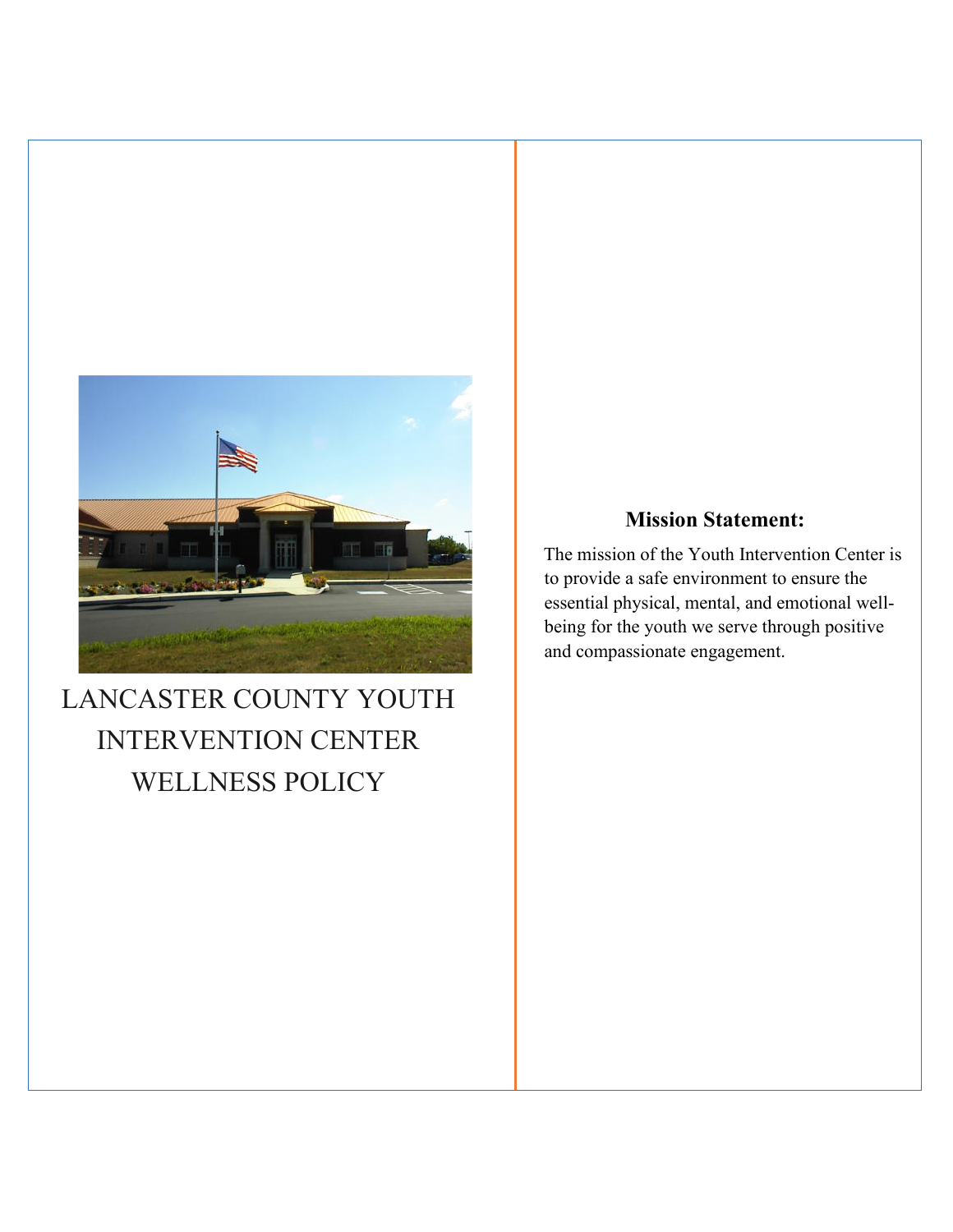# **Lancaster County Wellness Policy Table of Contents**

| Policy Implementation, Monitoring, Accountability, Community Engagement 4 |  |
|---------------------------------------------------------------------------|--|
|                                                                           |  |
|                                                                           |  |
|                                                                           |  |
|                                                                           |  |
|                                                                           |  |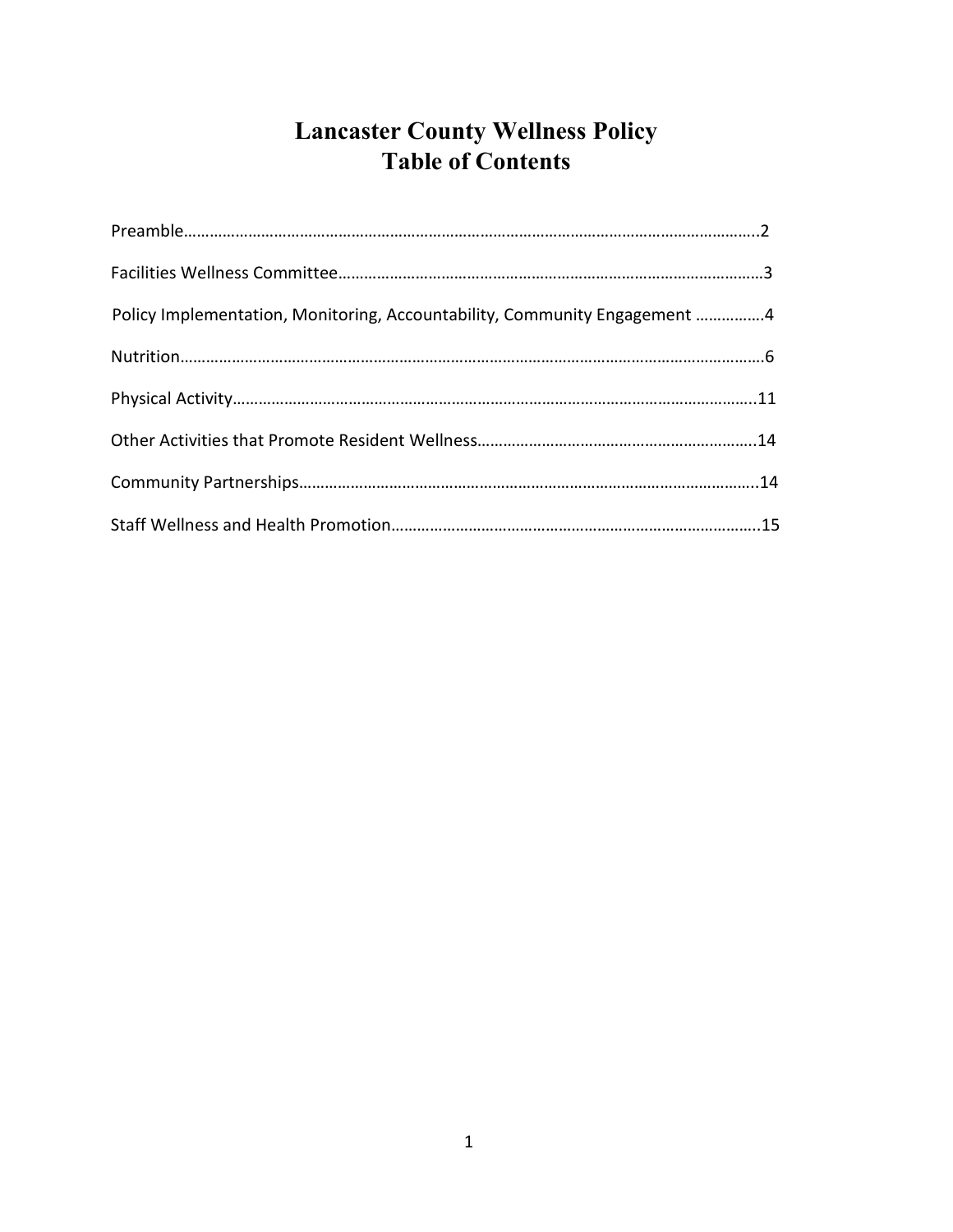# **Lancaster County Youth Intervention Center Wellness Policy**

#### **Preamble**

The Lancaster County Youth Intervention Center, a Residential Child Care Institution located in Lancaster, PA is committed to the optimal development of every resident. The facility believes that for our residents to have the opportunity to achieve personal, academic, developmental and social success, we need to create positive, safe and health-promoting learning environments at every level, in every setting, throughout the school year /and during their placement in the facility.

Research shows that two components, good nutrition and physical activity before, during and after the school day, are strongly correlated with positive student outcomes. For example, student participation in the U.S. Department of Agricultures (USDA) School Breakfast Program is associated with higher grades and standardized test scores, lower absenteeism and better performance on cognitive tasks. Conversely, less-than-adequate consumption of specific foods including fruits, vegetables and dairy products, is associated with lower grades among students. In addition, students who are physically active through active transport to and from school, recess, physical activity breaks, high-quality physical education and extracurricular activities – do better academically. Finally, there is evidence that adequate hydration is associated with better cognitive performance. This policy outlines the facilities approach to ensuring environments and opportunities for all residents to practice healthy eating and physical activity behaviors throughout the school day while minimizing commercial distractions. Specifically, this policy establishes goals and procedures to ensure that:

- Residents in the facility have access to healthy foods throughout the school day through in accordance with Federal and State nutrition standards;
- Residents receive quality nutrition education that helps them develop lifelong healthy eating behaviors;
- Residents have opportunities to be physically active before, during and after school;
- Classroom instruction includes nutrition and physical activity promotion and other activities that promote student wellness;
- Facility Staff are encouraged and supported to practice healthy nutrition and physical activity behaviors in and out of the Detention Center.
- The facility establishes and maintains an infrastructure for management, oversight, implementation, communication about and monitoring of the policy and its established goals and objectives.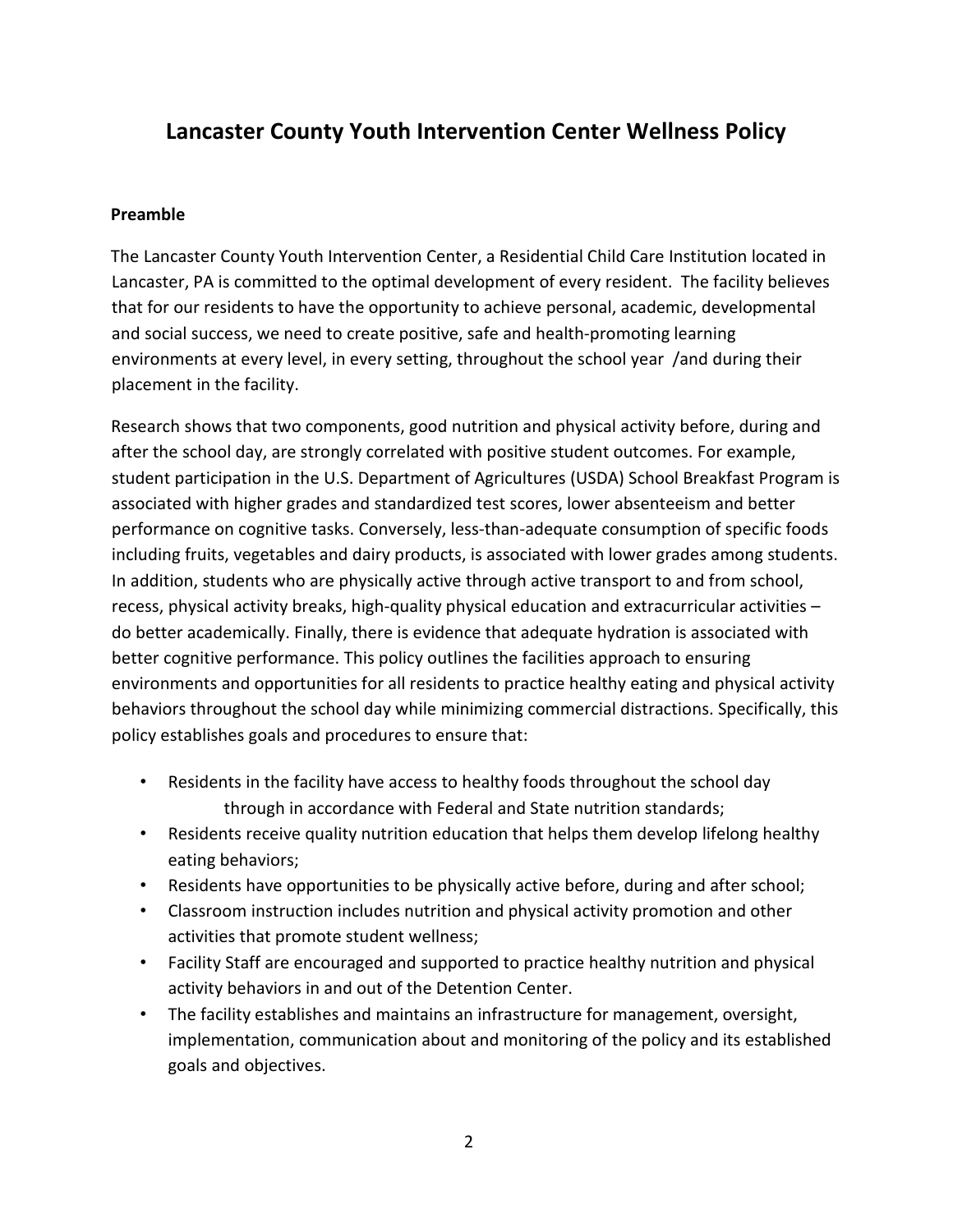This policy applies to all students/residents and staff of the facility. Specific measurable goals and outcomes are identified within each section below.

#### **I. Facility Wellness Committee**

The wellness committee will convene at least four (2) times per year to establish goals for and oversee facilities health and safety policies and programs, including development, implementation and periodic review and update of the wellness policy.

#### *Committee Role and Membership*

- Drew Fredericks, Director
- Kelly Decker, Business Administrator
- Bryan Hubbard, Program Coordinator
- Heather Yohn, Health & Gym Teacher
- Timothy Pepo, Kitchen Supervisor
- Open , Staff Representative
- Resident

#### *Leadership*

*The designated official responsible for convening the Wellness Committee, facilitating the development of the wellness policy, oversight of the Wellness Policy, compliance with and implementation of updates to the policy is: Kelly Decker, Business Administrator*

The names, titles and contact information of these individuals are:

| Name                | Title | <b>Email Address</b>                              | Role on Committee                                   |
|---------------------|-------|---------------------------------------------------|-----------------------------------------------------|
| Drew Fredericks     |       | LCYIC Director frederid@co.lancaster.pa.us        | <b>Designated Official</b>                          |
| Kelly Decker        |       | Business Administrator deckerk@co.lancaster.pa.us | Policy Coordinator &<br><b>Financial Compliance</b> |
| Bryan Hubbard       |       | Program Coordinator bhubbard@co.lancaster.pa.us   | Programming                                         |
| <b>Timothy Pepo</b> |       | Kitchen Supervisor timothy-pepo@aramark.com       | <b>Nutrition</b>                                    |
| Heather Yohn        |       | Health & Gym Teacher hmyohn@lancaster.k12.pa.us   | Programming/Nutrition                               |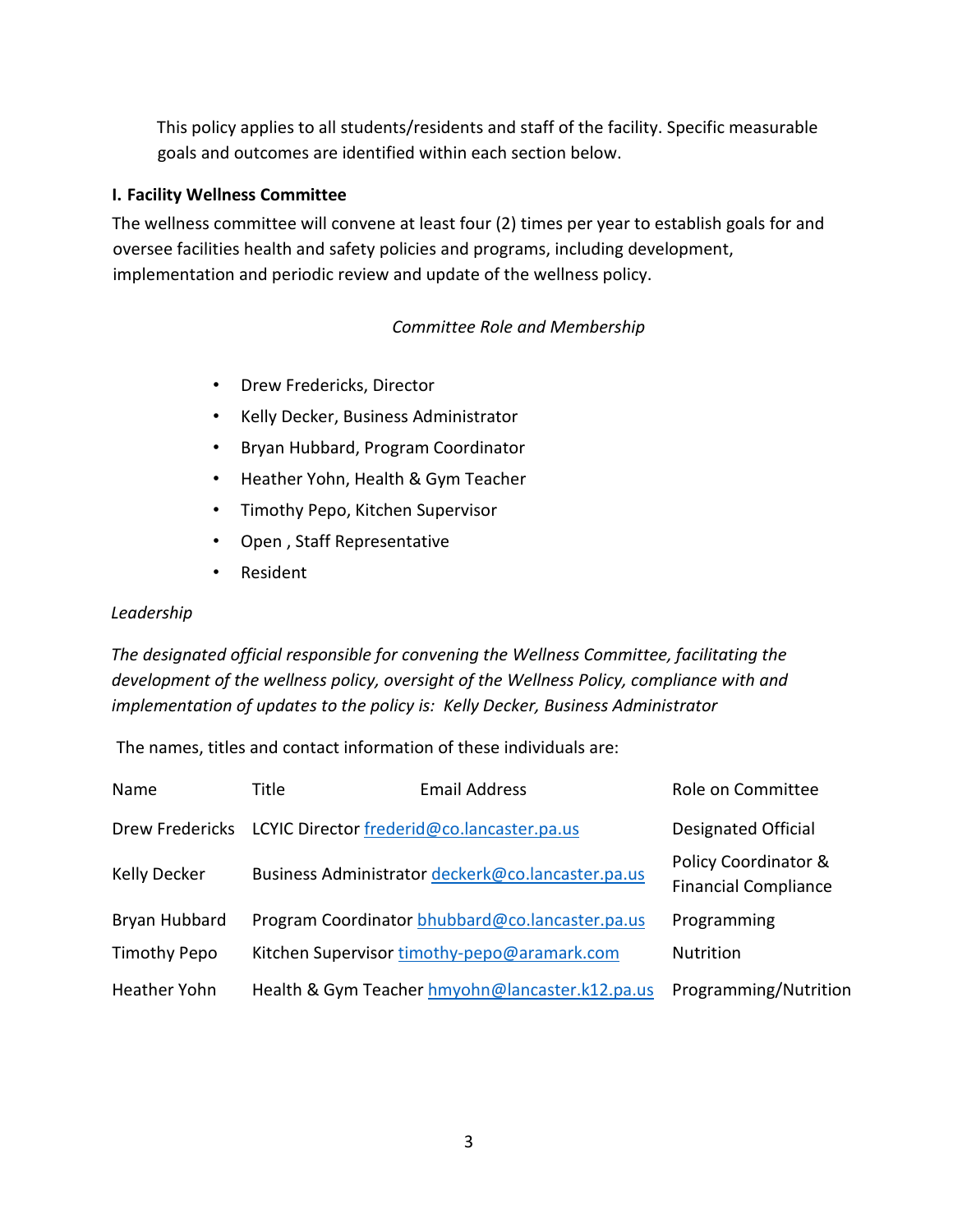# **II. Policy Implementation, Monitoring, Accountability and Community Wellness Engagement**

### *Implementation Plan*

The Lancaster County Youth Intervention Center has adopted a Wellness Policy that provides nutrition education, physical activity that promotes resident wellness and balanced nutritional breakfast and lunch meals in accordance with and approved by the NSLP guidelines. In order to comply with and continue the practice of these policies, the following wellness committee members have been assigned the following responsibilities.

*Kelly Decker;* designated as the person that will convene Wellness Committee Meetings, oversee the facilitation of the wellness policy, and promote on -going updating and policy compliance.

*Bryan Hubbard*; designated as the Wellness Policy Coordinator and will assist with the acquisition and implementation of nutrition and health education materials, programming and related activities.

*Heather Yohn, LCYIC* Teacher, will be provided educational materials for her classroom instruction that supports the Wellness Policy goals as well as gym time during recreation classroom activities.

*Open, Program Supervisor*, Supervisor, will assist in monitoring compliance with program attendance, nutrition requirements of snacks, and wellness program availability on living units, and gym time.

*Kelly Decker*, fiscal assistant, performs all NSLP related financial functions, assists in off-site and on-site assessments, and provides support for all other NSLP requirements and compliance.

*Open*, Staff, recreational activities and staff support of wellness program.

*Timothy Pepo*, Kitchen Supervisor, performs on-site kitchen assessments, monitors compliance with NSLP, schedules inspections Develops menu.

#### **Record Keeping**

Once reviewed and updated the Wellness Policy will be posted on the Lancaster County Web page under the Youth Intervention Center. This will allow the community that we serve and general public to have access.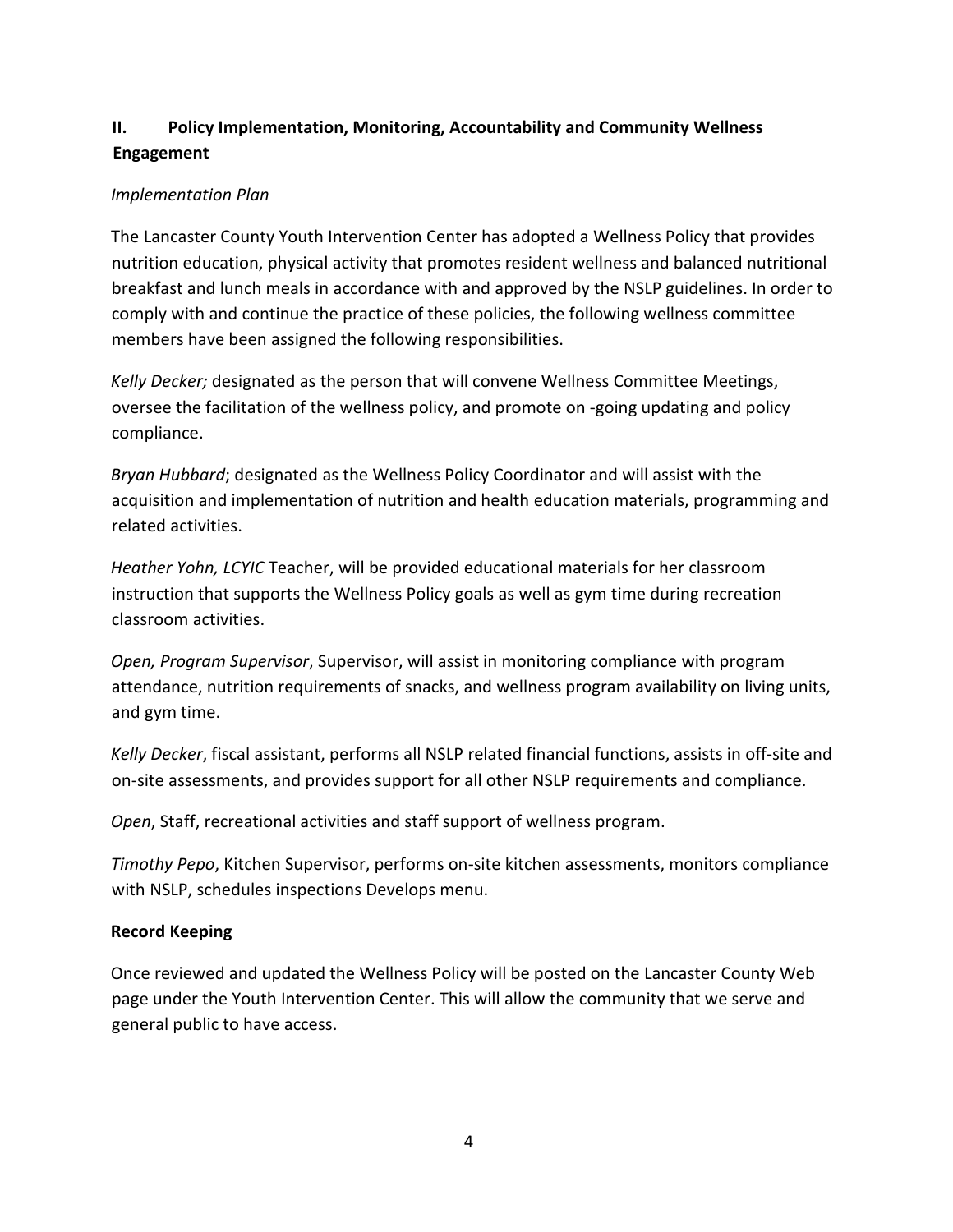Documentation of all meetings, efforts to review and update the Wellness policy, notification and invitations to attend Wellness Committee meetings, and all assessments of the program will be kept and made available for review.

#### **Triennial Progress Assessments**

At least once every three years, the Lancaster County Youth Intervention Center will evaluate compliance with the wellness policy to assess the implementation of the policy and include:

- The extent to which the Lancaster County Youth Intervention Center is in compliance with the wellness policy;
- The extent to which the Lancaster County Youth Intervention Center's wellness policy compares to a model wellness policy; and
- A description of the progress made in attaining the goals of the wellness policy.

The persons responsible for hosting /managing the triennial assessments will be Kelly Decker, Business Administrator.

#### **Revisions and Updating the Policy**

All revisions will be based on the results of the triennial assessments, new health information, and new federal or state guidance standards that may be issued. The Wellness Policy will be assessed and updated as indicated at least every three years, following the triennial assessment.

#### **Community Involvement, Outreach and Communications**

The Lancaster County Youth Intervention Center is a Residential Child Care Institution (RCCI). Although confidentiality of our residents is mandated by State law, we continually look to the Lancaster County Community as a resource for meaningful and beneficial programming for our residents.

Parents of our residents are provided information about the Detention Center's Wellness practices in our Parents information letter, which is available in both English and Spanish. The parent packet is mailed upon admission of a resident into the detention center.

The wellness policy bulletin is also posted in the lobby for all parents to see during visitation.

Our Community involvement includes collaboration with government and private agencies, both contracted and volunteer, who provide a variety of programs all of which relate to wellness thru nutrition and health education, mental health, physical exercise and related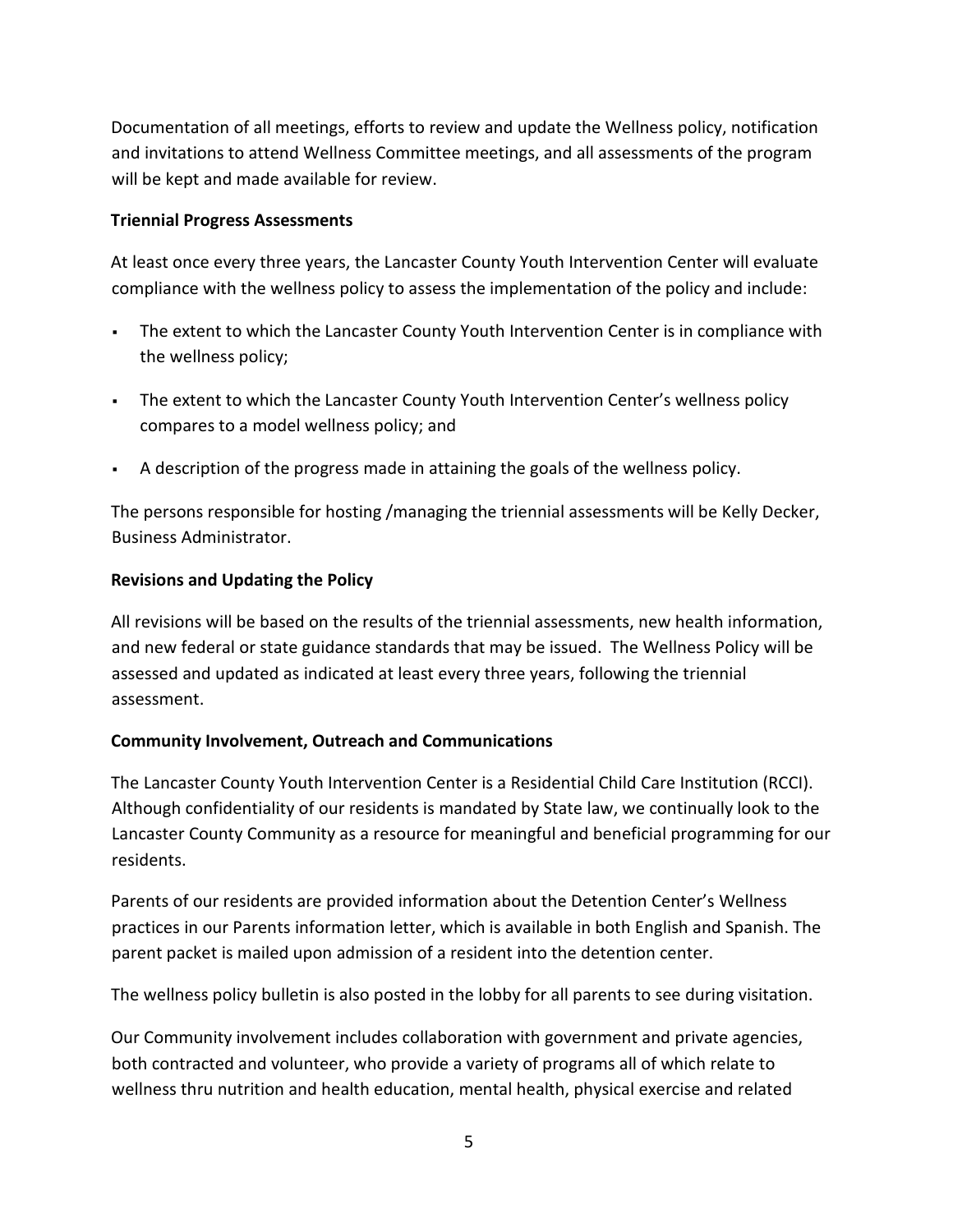structured activities like gardening, and social skills. These organizations include but are not limited to: The School District of Lancaster, PA extension Nutrition Links, and Yoga.

The Youth Intervention Center will actively communicate its Wellness Program to the parents of the residents by providing a link to the wellness program in the parent Notification Packet. NSLP Brochures will be placed in our lobby, allowing access for both our parents and the general public. To generate greater awareness and promote wellness through better eating habits and physical activities. Healthy Choices and Practice posters are placed in the cafeteria. Additionally, a copy of the Wellness Policy will be posted on the centers website for parents and the general public to view.

#### **III. Nutrition**

#### *School Meals*

The Youth Intervention Center is committed to serving healthy meals to our residents.

- Breakfast and Lunch meals will be served under the guidelines of the National School Program and will meet, at a minimum, nutrition requirements as established by local, state and federal regulations.
- All meals will be appealing and attractive to the residents.
- All meals will be served in clean and pleasant settings.
- When a child misses a meal due to an appointment, court, visit or other reason, or his/her admission occurs between the dinner and breakfast, an alternative meal, sometimes referred to as a 'bag' lunch will be provided.
- To promote healthy food and beverage choices, the following Smarter Lunchroom techniques are used:
	- a. Whole fruit options are displayed in attractive bowls or baskets
	- b. Daily fruit options are displayed in a location in the line of sight and reach of residents
	- c. All staff members, especially those serving, have been trained/instructed to politely prompt residents to select and consume the daily vegetable.
	- d. White milk is an option at every meal
	- e. Alternative entrée options (e.g. salad bar option) are highlighted on posters within all serving and dining areas.
	- f. Sliced, whole or cut fruit will be available daily.
	- g. Vegetable options have been given descriptive names.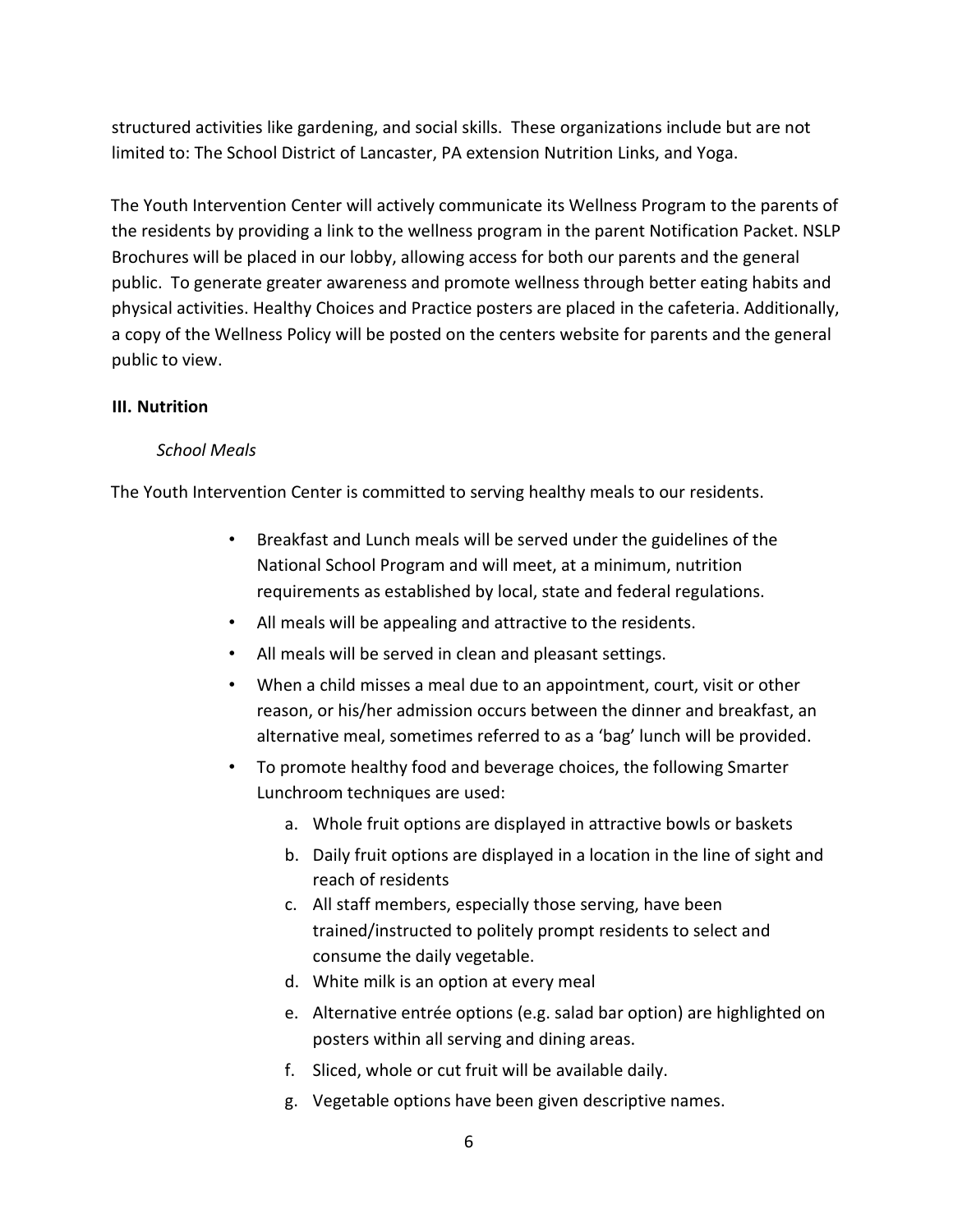- h. A reimbursable meal can be created in the serving areas available to our resident's .i.e. the serving window and the salad bar.
- Menus will be posted in the dining area for the week.
- PrimeCare Medical staff will advise the Kitchen staff and shift supervisor of all special dietary needs and the kitchen staff will accommodate/provide for these needs.
- Students will be allowed at least 20 minutes to eat breakfast and at least 20 minutes to eat lunch.
- Residents will be served lunch at a reasonable time of the day.
- Three farm to school activities that have been implemented are:
	- a. The gardening program run by Master Gardeners, PA extension.
	- b. Agriculture and nutrition are reinforced throughout the learning environment by including the residents in all gardening activities such as planting, weeding, watering and harvesting.

#### **Qualifications of School Food Service Staff**

We are inspected annually by the USDA, since we participate in the USDA Commodity Program. Through this program, we receive food items that reduce the operating costs of our food service department. We are also ensured high quality and healthy foods from USDA for the residents residing in our care. The Youth Intervention Center uses The Primero Edge food program to ensure that our meals meet the highest nutritional standards set under the NSLP guidelines. All meals and snacks are nutritionally balanced through utilizing this system.

In addition, our Food Service Staff are required to have 20 hours of training per year under 3800 regulations, some of these trainings involved in the following:

- Certified in Serve Safe
- Trained in HACCP (Hazard Analysis and Critical Control Point) Kitchen Supervisor only
- Certified in CPR and First Aid
- Certified in Fire Training
- Safe Physical restraint management
- Harassment/Sexual harassment training
- Civil rights Training
- Members of PPJS (Pennsylvania Partnership for Juvenile Services)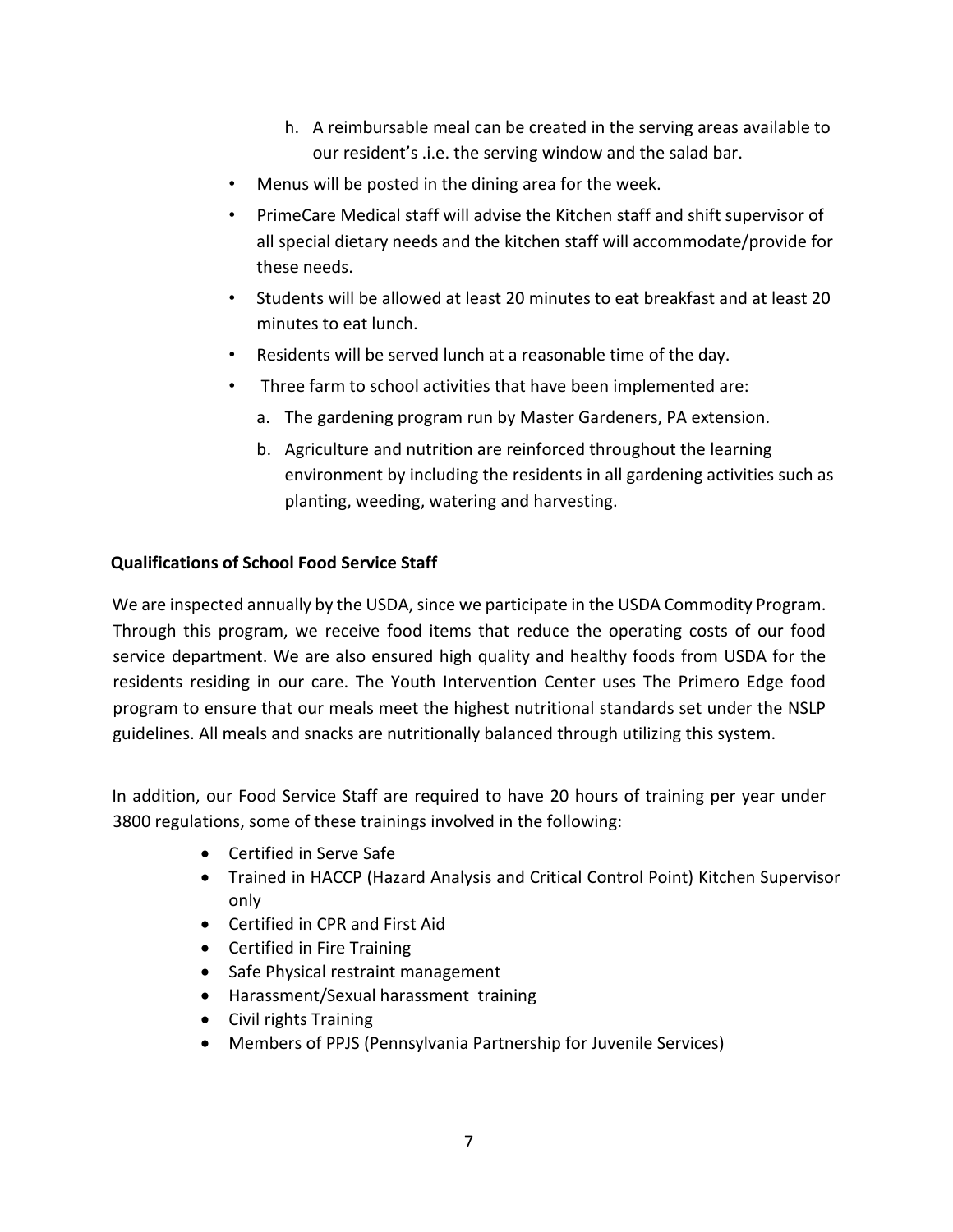# **Water**

To promote hydration, free, safe unflavored water will be available to all students throughout the day and throughout the facility. The Youth Intervention Center will make drinking water available where all meals are served during mealtimes.

- Water fountains are placed strategically throughout the facility
- All water sources and containers are maintained on a regular basis to ensure good hygiene and health safety standards.

### **Competitive Foods and Beverages**

The Youth Intervention Center will limit the availability of food outside of the 3 meals and snacks provided by the facility Kitchen.

• Vending machines: Residents do and will not have direct access to these.

# **Celebrations**

The facility will acknowledge major holidays on the actual holiday and birthdays on the actual birthday. For these limited occasions, such as on birthdays, ice cream and cake may be served or a traditional turkey dinner may be served on Thanksgiving and Christmas.

For Holidays such as Memorial Day, the  $4<sup>th</sup>$  of July, and Labor Day, the Kitchen usually prepares a traditional barbeque menu and the meal may be served in picnic format in an outdoor area, weather permitting .

These food items are not served on a regular basis and are served in a limited quantity.

# **Fundraising**

As an RCCI, the Detention Center does not have its residents participate in fundraising.

# **Nutrition Promotion**

Nutrition promotion will be achieved in several ways at the facility.

- Classroom instruction during regular school hours will be provided on many different health and nutrition subjects.
- The classroom instruction will be supported by the healthy choices offered through our participation in the NSLP.
- Fruit choices will be displayed in attractive baskets or other attractive serving vessels in the serving line for the residents to pick from.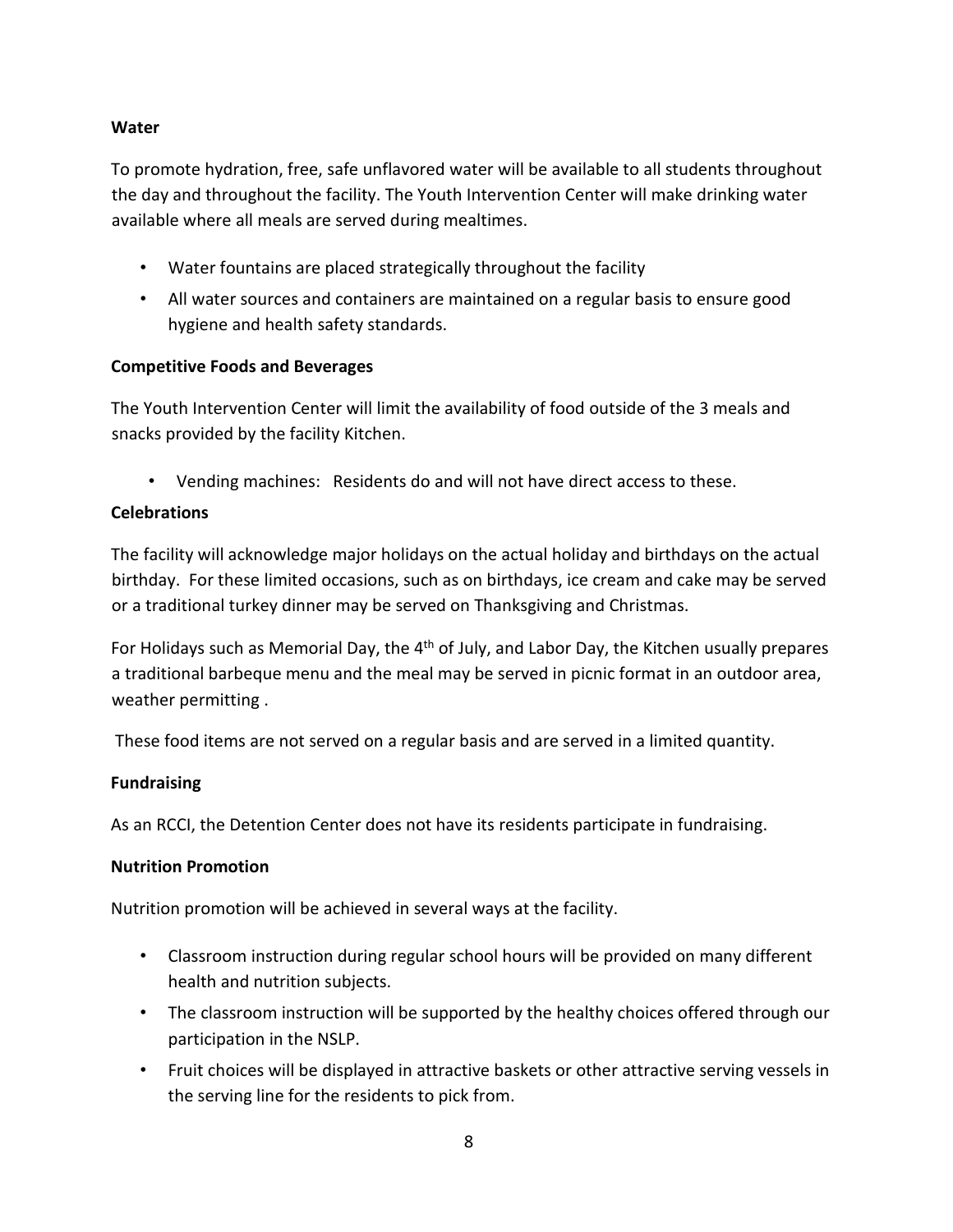- The facility will continue to pursue activities with organizations that promotes healthy choices for our residents like our current classes in yoga.
- The facility will also promote nutritional wellness through the use of educational posters which will be placed in the dining room.

# **Nutrition Education**

The Education Program is provided by the School District of Lancaster. Instruction will comply with by the Pa. Dept. of Education guidelines. The facility will provide nutrition education and engage in nutrition promotion that:

- Is designed to provide students with the knowledge and skills necessary to promote and protect their health;
- Is part of not only health education classes, but also integrated into other instruction through subjects such as math, science, and the social sciences;
- Includes enjoyable, developmentally appropriate, culturally-relevant and participatory activities, such as cooking demonstrations or lessons, promotions, taste-testing, farm visits and school gardens;
- Promotes fruits, vegetables, whole grain products, low-fat and fat free dairy products;
- Promotes physical activity and exercise;
- Links with school meal programs, master gardeners and nutrition links program, both through Penn State extension
- Includes nutrition education training for teachers and staff.

#### **Essential Healthy Eating Topics in Health Education**

The facility has incorporated the following essential topics on healthy eating into their health education curriculum:

- Relationship between healthy eating and personal health and disease prevention
- Food guidance from My Plate
- Eating a variety of foods every day
- Balancing food intake and physical activity
- Eating more fruits, vegetables and whole grains products
- Choosing foods that are low in fat, saturated fat, and cholesterol and do not contain trans fat
- Choosing foods and beverages with little added sugars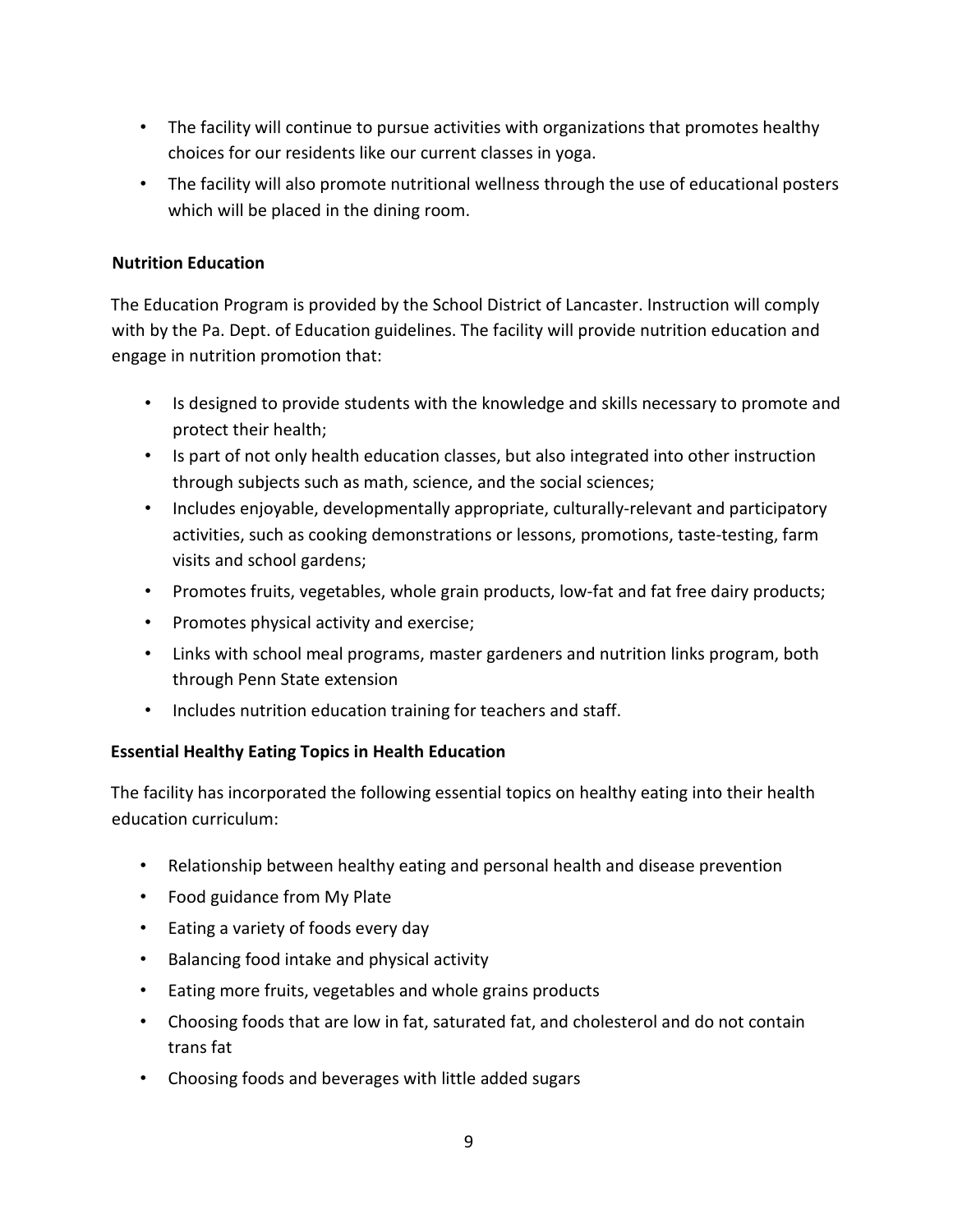- Preparing healthy meals and snacks
- Risks of unhealthy weight control practices
- Importance of water consumption
- Importance of eating breakfast
- Reducing sodium intake
- Social influences on healthy eating, including media, family, peers and culture

Some examples of the programming provided at the facility that addresses many of the topics listed above are as follows:

- 1. Healthy Eating and Exercise
- 2. Caffeine: How Much is Too Much
- 3. Advertising, the Media and Your Health
- 4. Diabetes: Why Many Teens are at Risk
- 5. Understanding Fetal Alcohol Syndrome
- 6. Top 5 Food Mistakes Every Teen should Avoid
- 7. Cancer Update: Causes, Treatment and Prevention
- 8. Tobacco and Death: Perfect Together
- 9. The Danger of Sugar and Salt
- 10. The Mind/Body Connection: How Emotions affect your Health
- 11. Super-Size Me; consequences of a fast food diet

# **Food and Beverage Marketing in Schools**

The facility is a RCCI, and as such we do not do any marketing in the facility. All food and beverages are provided at no cost to each resident. In addition to participating in the NSLP, healthy habits, good nutrition and exercise are promoted in their formal education, as well as special programming and activities that are provided.

# **Staff Wellness**

The facility recognizes and values the health and well-being of every staff member, as does the County of Lancaster which offers a comprehensive wellness program for all employees of the County. The facility encourages its employees to participate in the many programs offered. The Wellness Committee will strive to offer additional programming on- site that promotes good nutrition, exercise and other healthy behaviors, and will continue to promote the same thru the use of educational posters placed strategically throughout the building.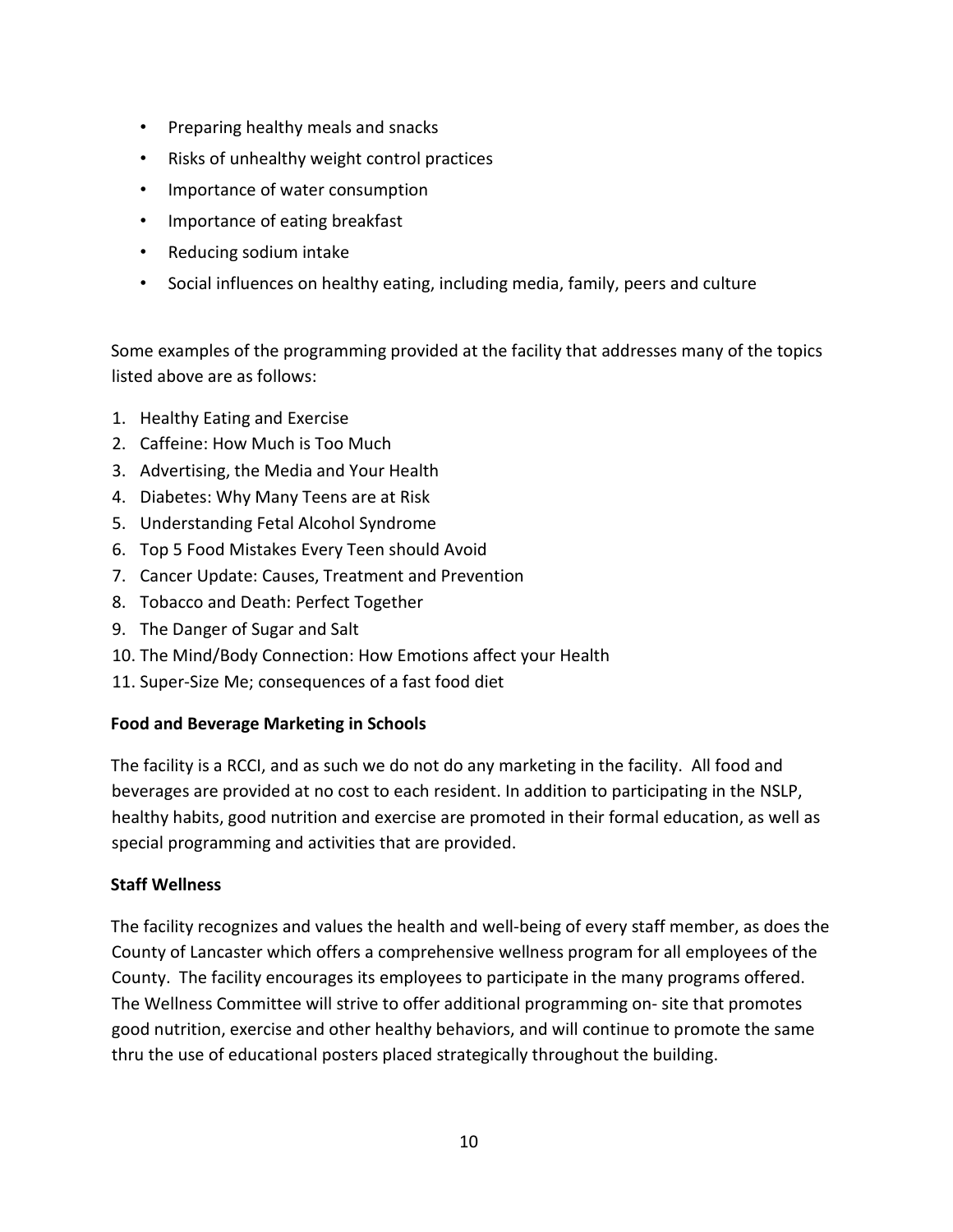# **IV. Physical Activity**

Physical activity for the residents of the facility is not limited to recess, classroom physical activity breaks or physical education.

Prior to any physical activity in the facility, all residents receive a physical examination performed through PrimeCare Medical. The medical staff will advise facility staff of the exams results if there are any physical limitations or restrictions to be followed by each child for their own physical safety and protection.

Once a resident is cleared by the Medical staff, the resident will have the opportunity to engage in a variety of physical activity at least two times each day in the gym for periods of 50-60 minutes on both weekdays and weekends, outside in the yard, weather permitting, and two times a day in the Gym or Recreation room, also for periods of 50-60 minutes.

# **Physical Education**

The School District of Lancaster teachers regularly provide residents with scheduled physical education as recommended/required by the Pa. Dept. of Education, using age appropriate, sequential physical education curriculum consistent with national and state standards for physical education. All residents are provided equal opportunity to participate in physical education classes.

- Residents are encouraged to be vigorously active for at least 50% of the physical education class time.
- All physical education classes are taught by licensed teachers who are certified or endorsed to teach physical education.

# **Essential Physical Activity Topics in Health Education**

The facility will strive to include the following essential topics in their health education curriculum

- The physical, psychological, and social benefits of physical activity
- How physical activity can contribute to a healthy weight
- How an inactive lifestyle contributes to chronic disease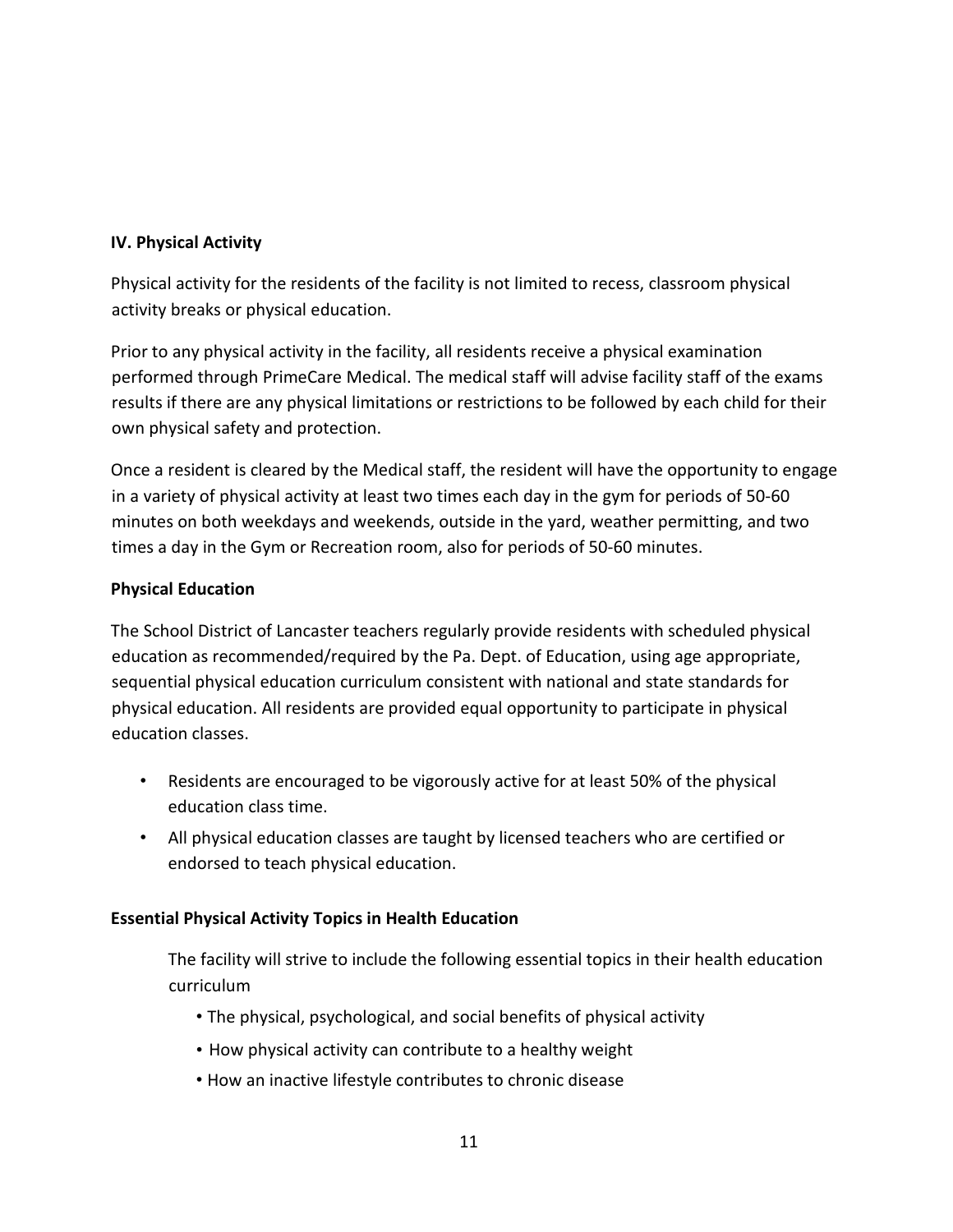- Overcoming barriers to physical activity
- Decreasing sedentary activities, such as TV watching
- Weather related safety…..i.e. avoiding heat stroke, hypothermia and sunburn while being physically active outdoors
- Dangers of using performance enhancing drugs, such as steroids
- Social influences on physical activity, including the media, family, peers and culture
- Preventing injury during physical activity
- How physical activity can contribute to the academic learning process
- Health related fitness, that is, cardiovascular endurance, muscular endurance, muscular strength, flexibility and body composition
- Phases of an exercise session, i.e. warm-up, workout, and cool down

#### **Outdoor Recess**

Outdoor recess and activities will be offered when the weather is appropriate. If the weather is appropriate, scheduled gym time for the residents may instead be used outside in the yard.

#### **Classroom Physical Activity Breaks**

The Youth Intervention Center recognizes that students and residents are more likely to be attentive and ready to learn if provided with periodic breaks from sitting, and when they can be physically active or stretch. At the facility, there are 6 teachers and 3 para educators that provide the required education for all of our residents. Each teacher has his/her own classroom, and the residents travel to other programming areas allowing them time to stretch and get a drink.

#### **After School Activities**

After school activities are offered to all residents of the facility through a variety of methods. There is free time allotted so that residents may write letters, make entries into their journals, visit the nurse if needed, or consult with their attorney, probation officer and/or CYF caseworker.

Each of the 6 living units has scheduled gym time after school and in the evenings after dinner, including on weekends. The gym is equipped for standards activities/games such as basketball, volley ball, and dodge ball. The gym is also used for scheduled Yoga classes.

Each living unit also has its own selection of board games, reading material and a television. All units have access to exercise videos or wii's for unscheduled opportunities for physical exercise.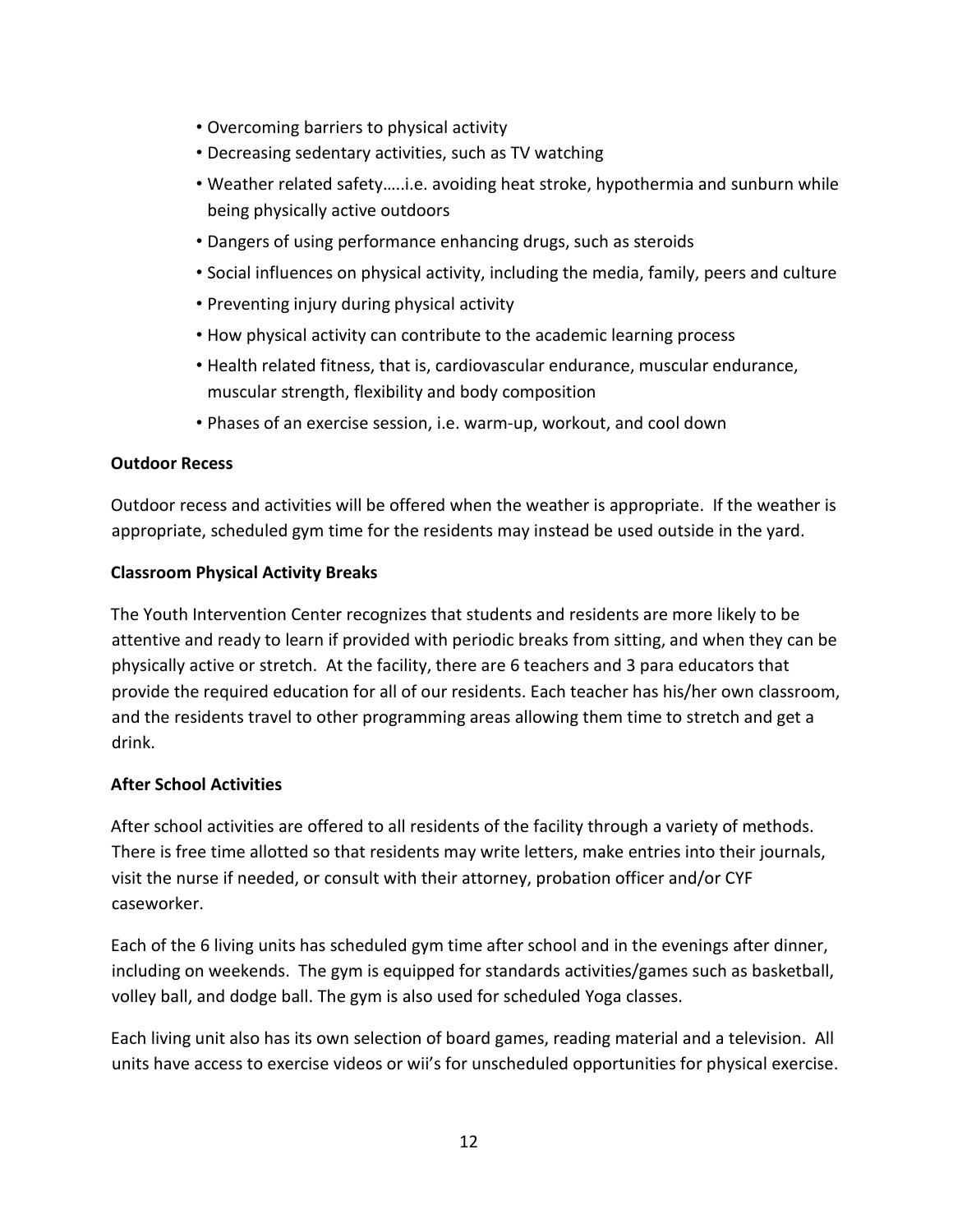During Spring, Summer and Fall months, the facility also provides outdoor physical and educational activity through participation in the tilling /preparation, planting, watering, weeding and harvesting of our gardening program.

#### **V. Other Activities that Promote Student Wellness**

In addition to classroom instruction, the facility also offers the following special programs and activities facilitated by Staff and Collaborating Organizations that also foster not just healthy eating, but healthy habits and lifestyles as well.

- The Garden Program: Residents are given instruction on and participate in tilling and prep of soil, planting, watering, weeding, harvesting, donating, cleaning and eating of produce.
- Child Guidance Resources: evidence-based programs provided are an advocacy program.
- Wellness Works
- Dangerous Substance Education; STD Education, and a variety of other staff educational programs
- Yoga

# **VI. Community Partnerships**

PrimeCare Medical offers Education, testing and treatment for STD's, along with education on prevention have and will continue to be provided.

# **Community Health Promotion and Family Engagement**

As an RCCI, the facility is limited in its ability to involve the general community in Health Promotion activities or events because of the state and federal mandated confidentiality required for all of its' residents.

Families of the residents are informed of all Wellness policies through a Parent Packet that is mailed to every parent at the time of resident's admission to our facility.

Pamphlet's describing our Wellness Policy and Practices at the facility are placed in our lobby and are available to parents as well as the general public.

Our Wellness Policy is displayed on the facilities website for the general public to view.